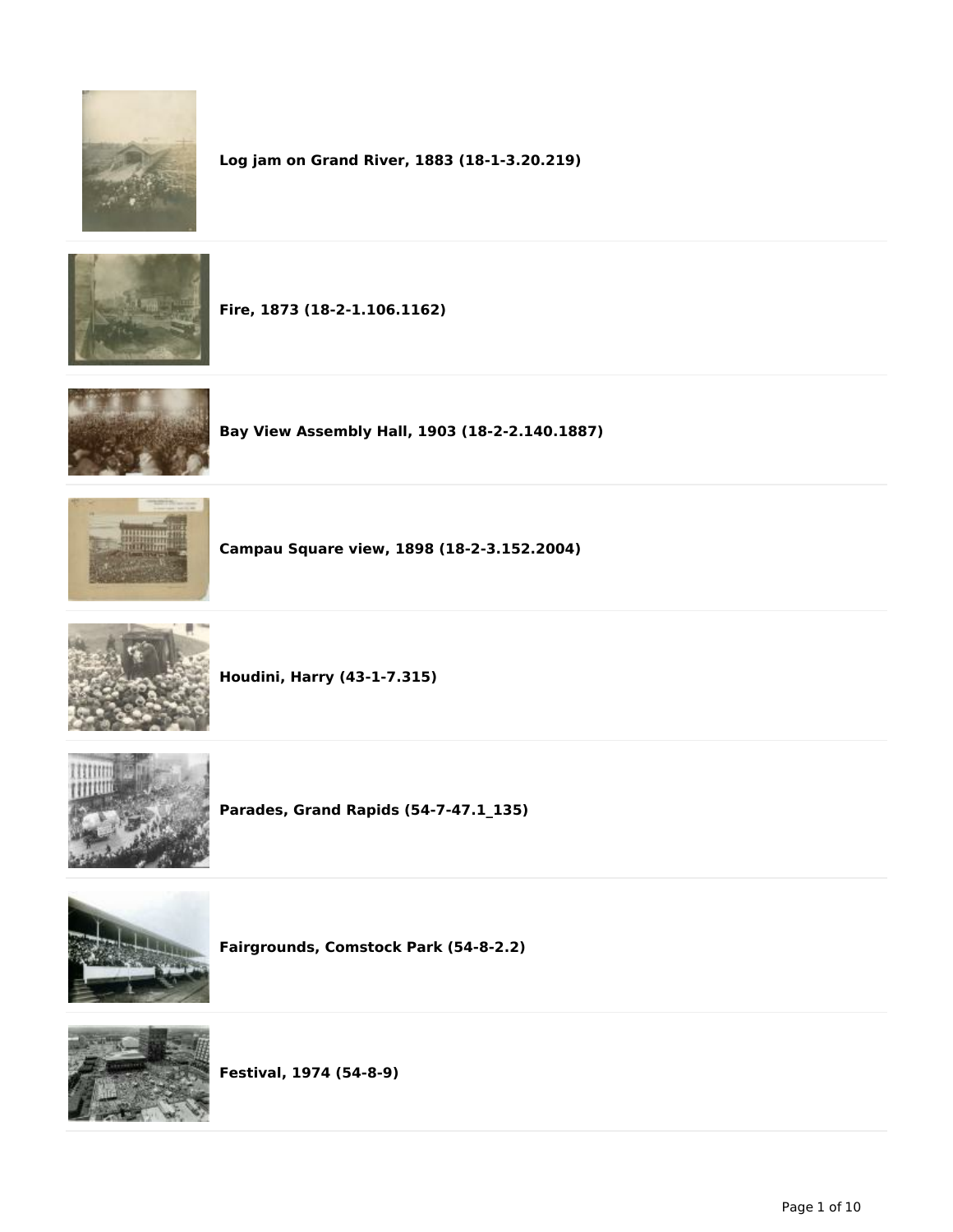

**General Motors Co. Show at Keith's Theatre (125 c011913\_003)**



**City of Grand Rapids Open House, crowd shots & demonstrations (125-c013213\_002)**



**City of Grand Rapids Open House, crowd shots & demonstrations (125-c013213\_003)**



**City of Grand Rapids Open House, crowd shots & demonstrations (125-c013213\_008)**



**G.R. Paint and Varnish Co. Old Range Roundup (125 c014153\_002)**



**G.R. Paint and Varnish Co. Old Range Roundup (125 c014153\_003)**



**Michigan Gas Co. parade and round up for Ben Dean adv Monroe Ave (125-c022723\_002)**



**Michigan Gas Co. parade and round up for Ben Dean adv Monroe Ave (125-c022723\_003)**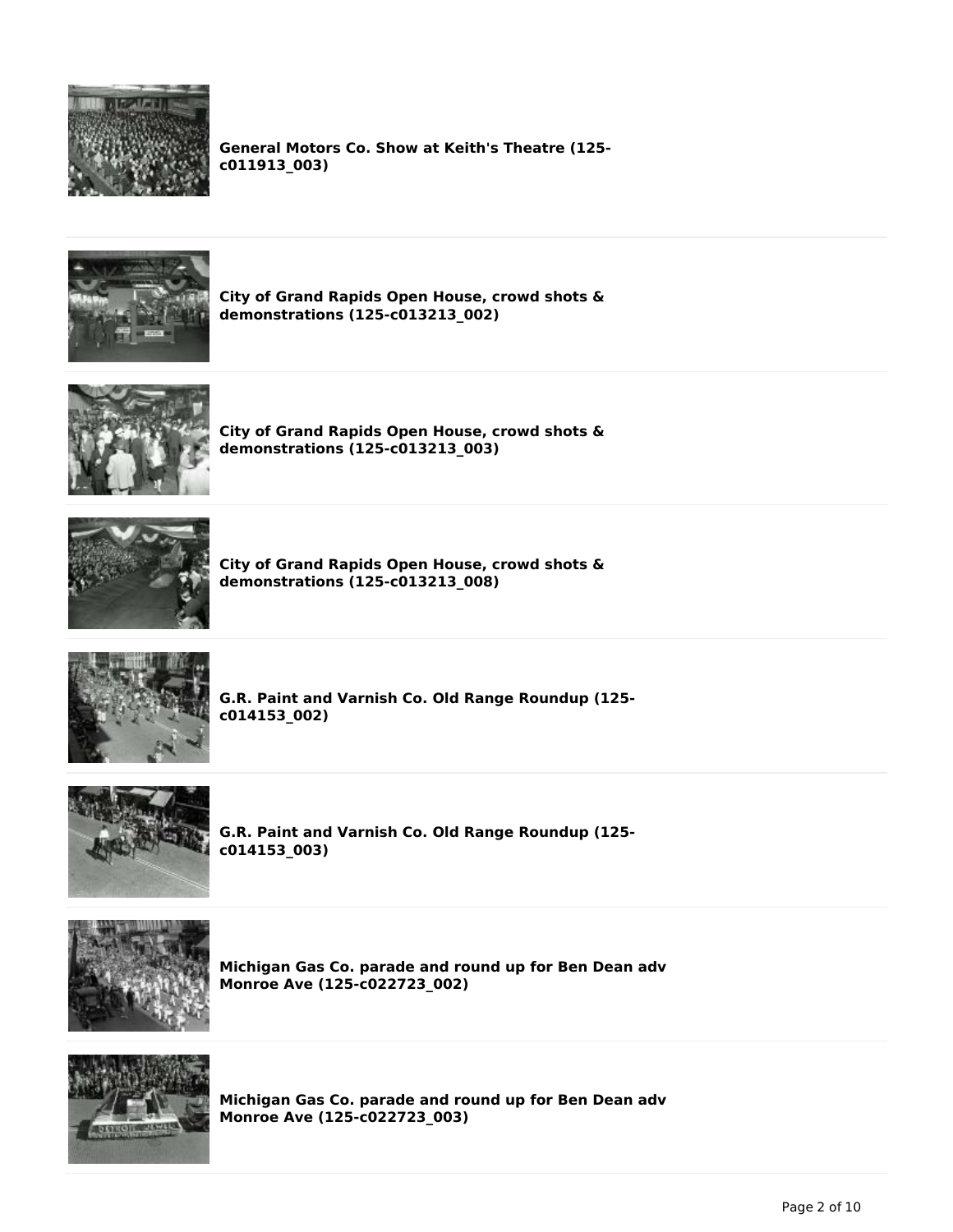

**Michigan Gas Co. parade and round up for Ben Dean adv Monroe Ave (125-c022723\_004)**



**Michigan Gas Co. parade and round up for Ben Dean adv Monroe Ave (125-c022723\_005)**



**Michigan Gas Co. parade and round up for Ben Dean adv Monroe Ave (125-c022723\_007)**



**Michigan Gas Co. parade and round up for Ben Dean adv Monroe Ave (125-c022723\_008)**



**Michigan Gas Co. parade and round up for Ben Dean adv Monroe Ave (125-c022723\_009)**



**Radio Distributing Co. prize winners & crowd at Southlawn Theatre (125-c031556\_002)**



**Santa Claus Parade, Grand Rapids (125-c042936\_011)**



**Santa Claus Parade, Grand Rapids (125-c042950\_008)**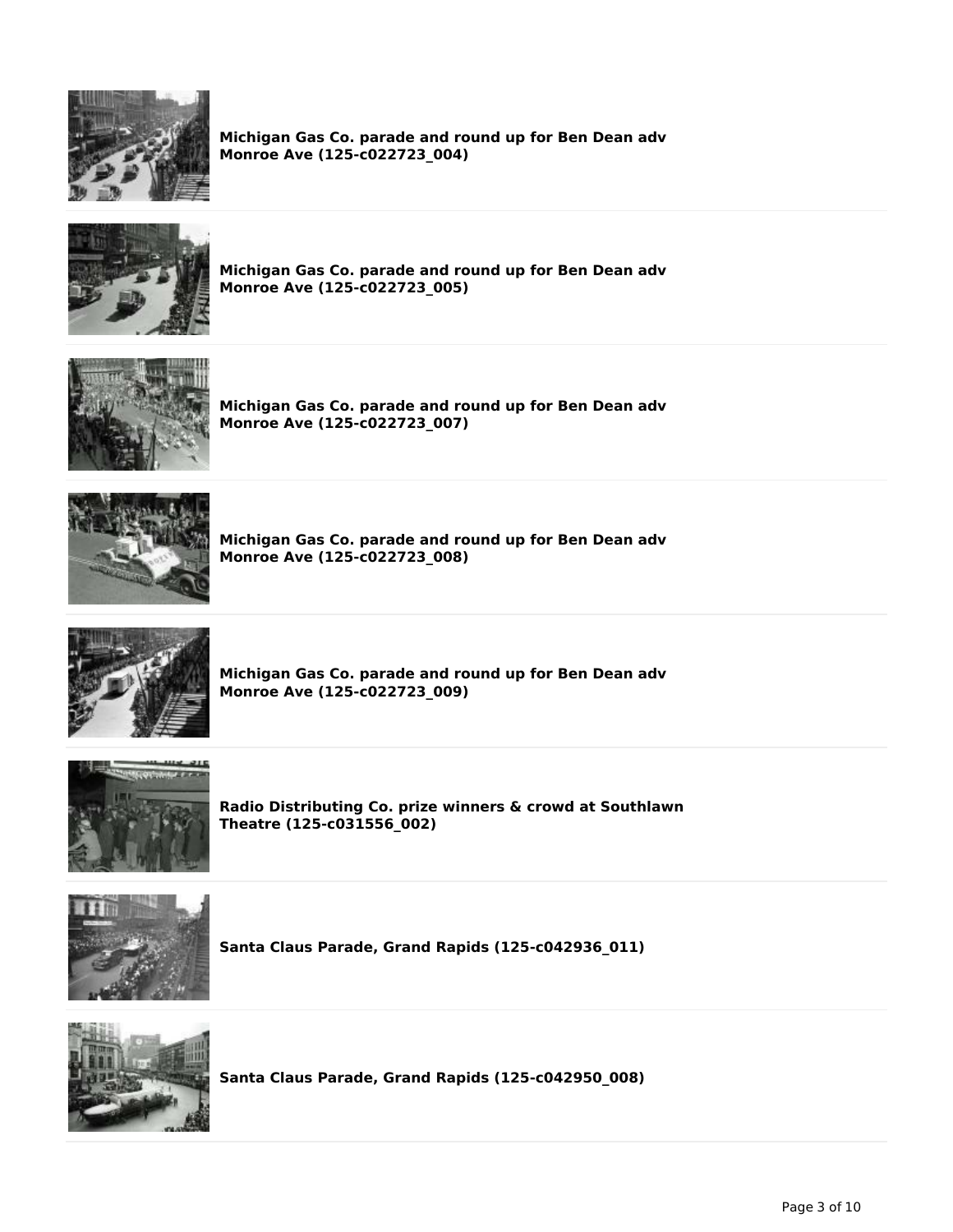

**American Federation of Labor, Labor Day Picnic (125 h000001\_001)**



**Ann Arbor, campus, football stadium (125-h000424\_002)**



**Ann Arbor, campus, football stadium (125-h000424\_003)**



**Ann Arbor, campus, football stadium (125-h000424\_004)**



**Ann Arbor, campus, football stadium (125-h000424\_005)**



**Ann Arbor, campus, football stadium (125-h000424\_006)**



**Ann Arbor, campus, football stadium (125-h000424\_007)**



**Ann Arbor, campus, football stadium (125-h000424\_008)**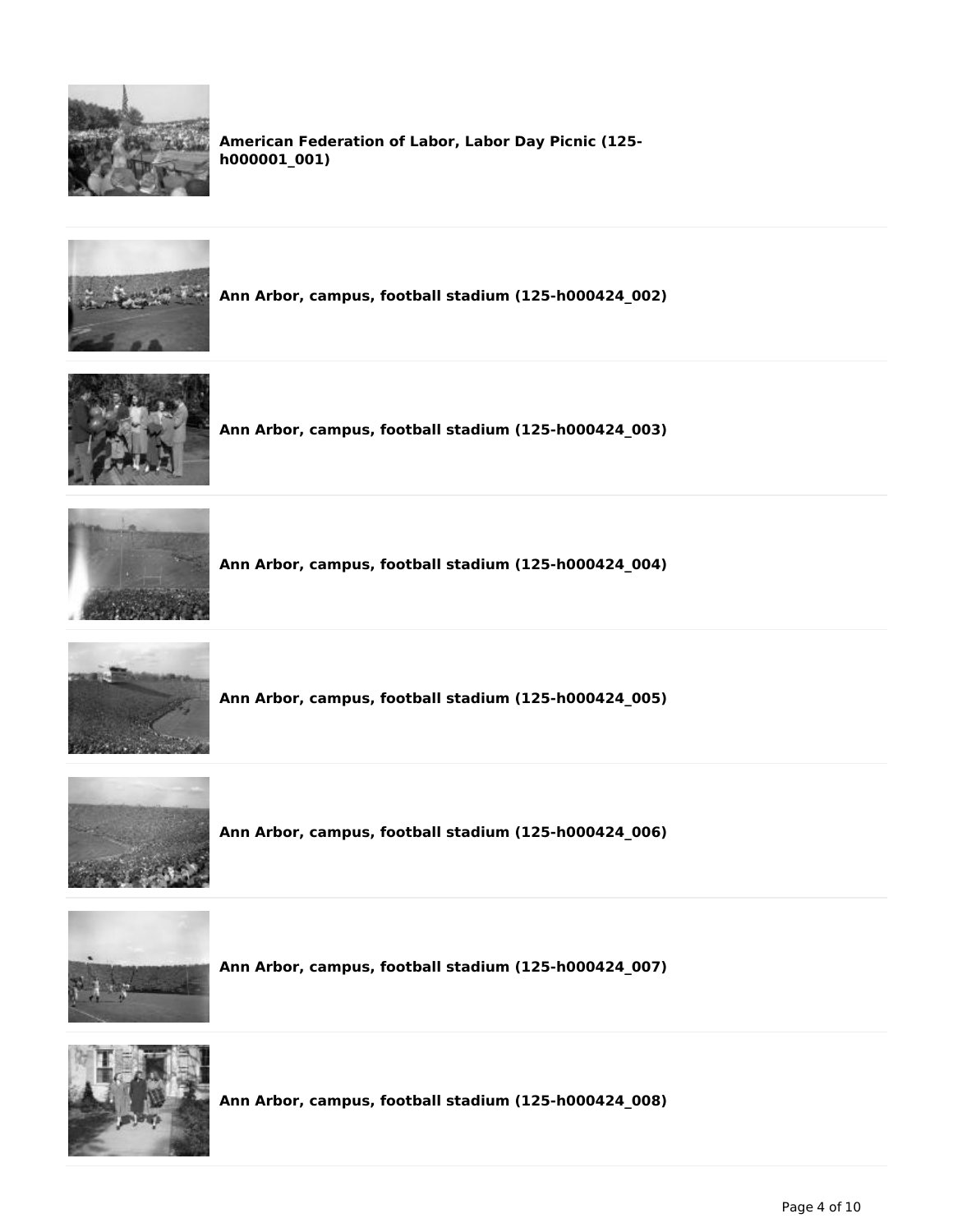

**Ann Arbor, campus, football stadium (125-h000424\_009)**



**Ann Arbor, campus, football stadium (125-h000424\_010)**



**Ann Arbor, campus, football stadium (125-h000424\_011)**



**Ann Arbor, campus, football stadium (125-h000424\_012)**



**Ann Arbor, campus, football stadium (125-h000424\_021)**



**Ann Arbor, campus, football stadium (125-h000424\_022)**



**Ann Arbor and East Lansing Fashion (125-h000425\_007)**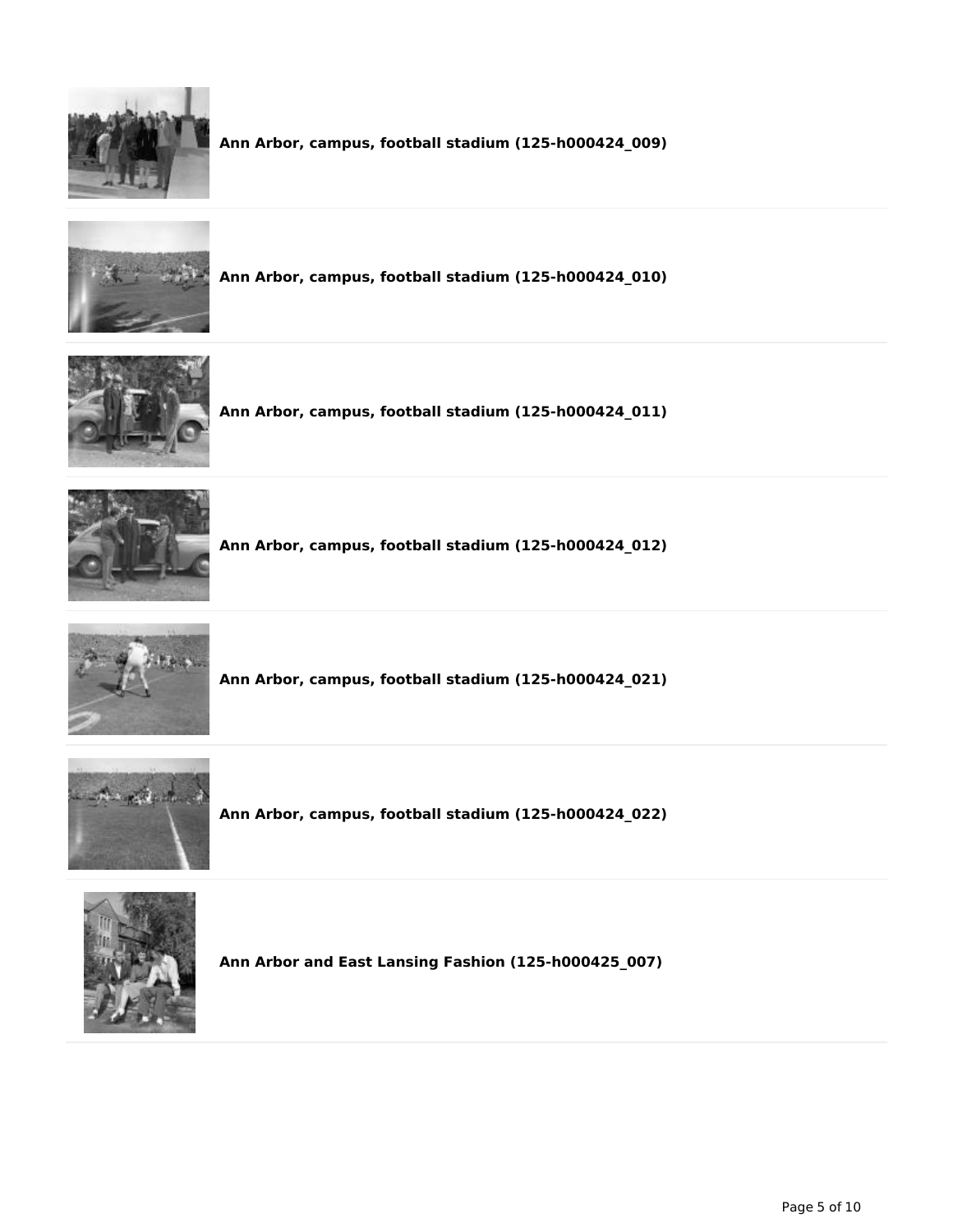

**Ann Arbor and East Lansing Fashion (125-h000425\_011)**



**Auction, Farm at Trufant (125-h000604\_001)**



**Auction, Farm at Trufant (125-h000604\_002)**



**Auction, Farm at Trufant (125-h000604\_005)**



**Auction, Farm at Trufant (125-h000604\_007)**



**Auction, Farm at Trufant (125-h000604\_008)**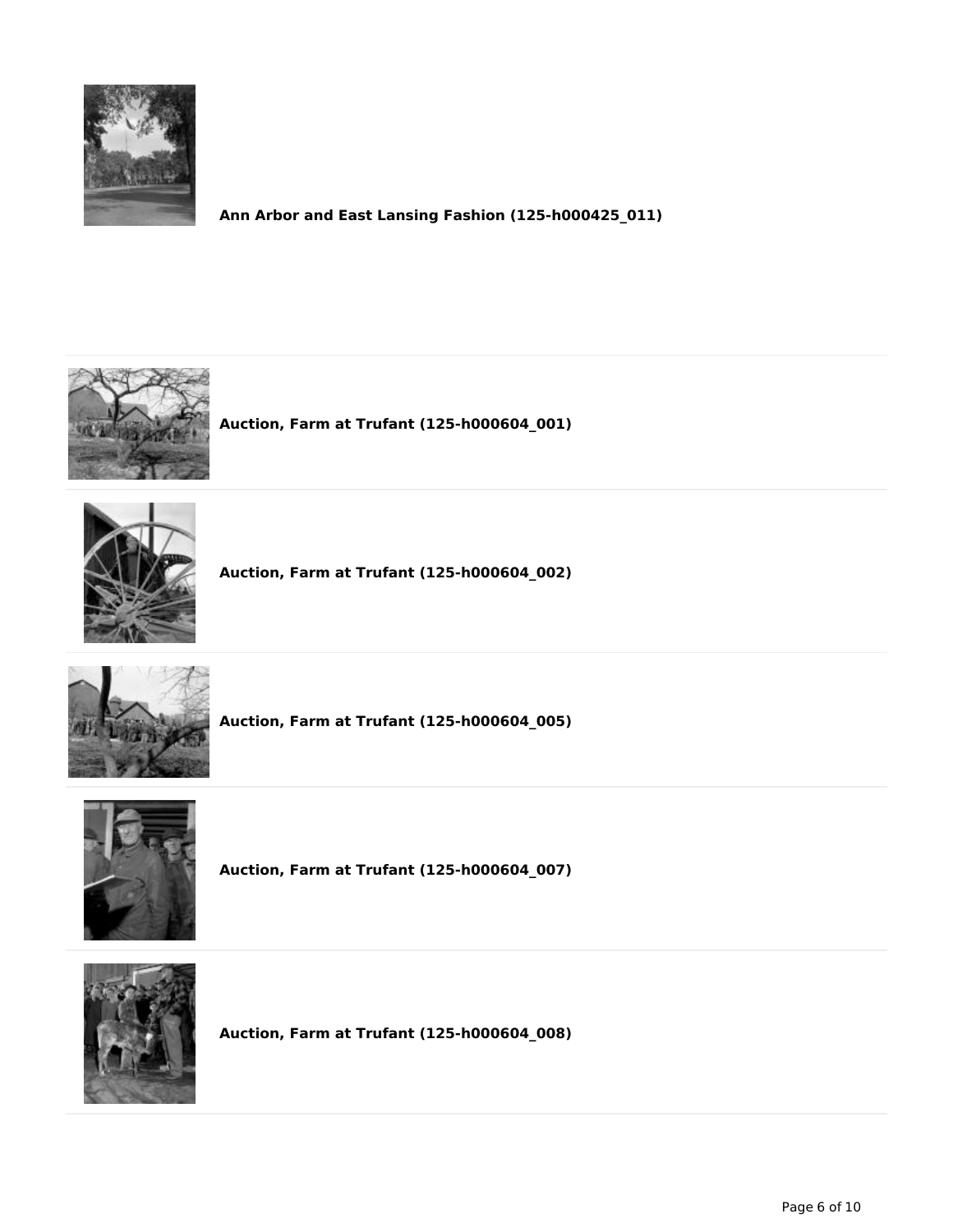

**Auction, Farm at Trufant (125-h000604\_013)**



**Auction, Farm at Trufant (125-h000604\_014)**



**Auction, Farm at Trufant (125-h000604\_015)**



**Auction, Farm at Trufant (125-h000604\_016)**



**Auction, Farm at Trufant (125-h000604\_017)**



**Bank Robbery, People's Bank, Grandville at Cordellia (125 h000744\_001)**



**Christmas shoppers (125-h003144\_001)**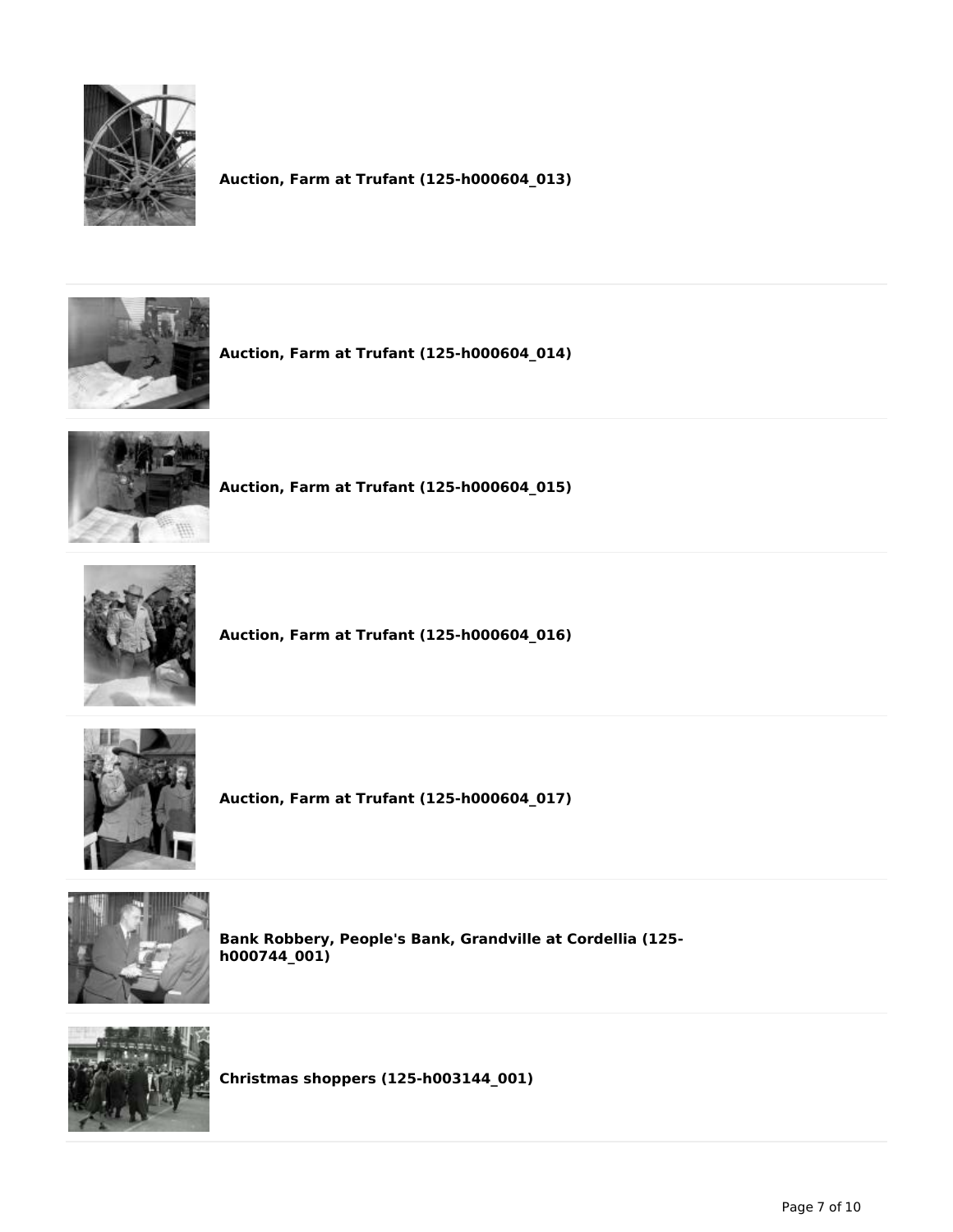

**Liberty Bell Parade, Campau Square (125-h010253\_001)**



**Liberty Bell parade, Campau Square, Jack Benny (125 h010253\_003)**



**Liberty Bell parade, Campau Square (125-h010253\_004)**



**Robert W. Irwin Company, Jack Weaver and others (125 h014172\_002)**



**Santa Claus Parade (125-h014605\_003)**



**Victory over Japan (125-h018093\_018)**



**Victory over Japan (125-h018093\_021)**



**Victory over Japan (125-h018093\_022)**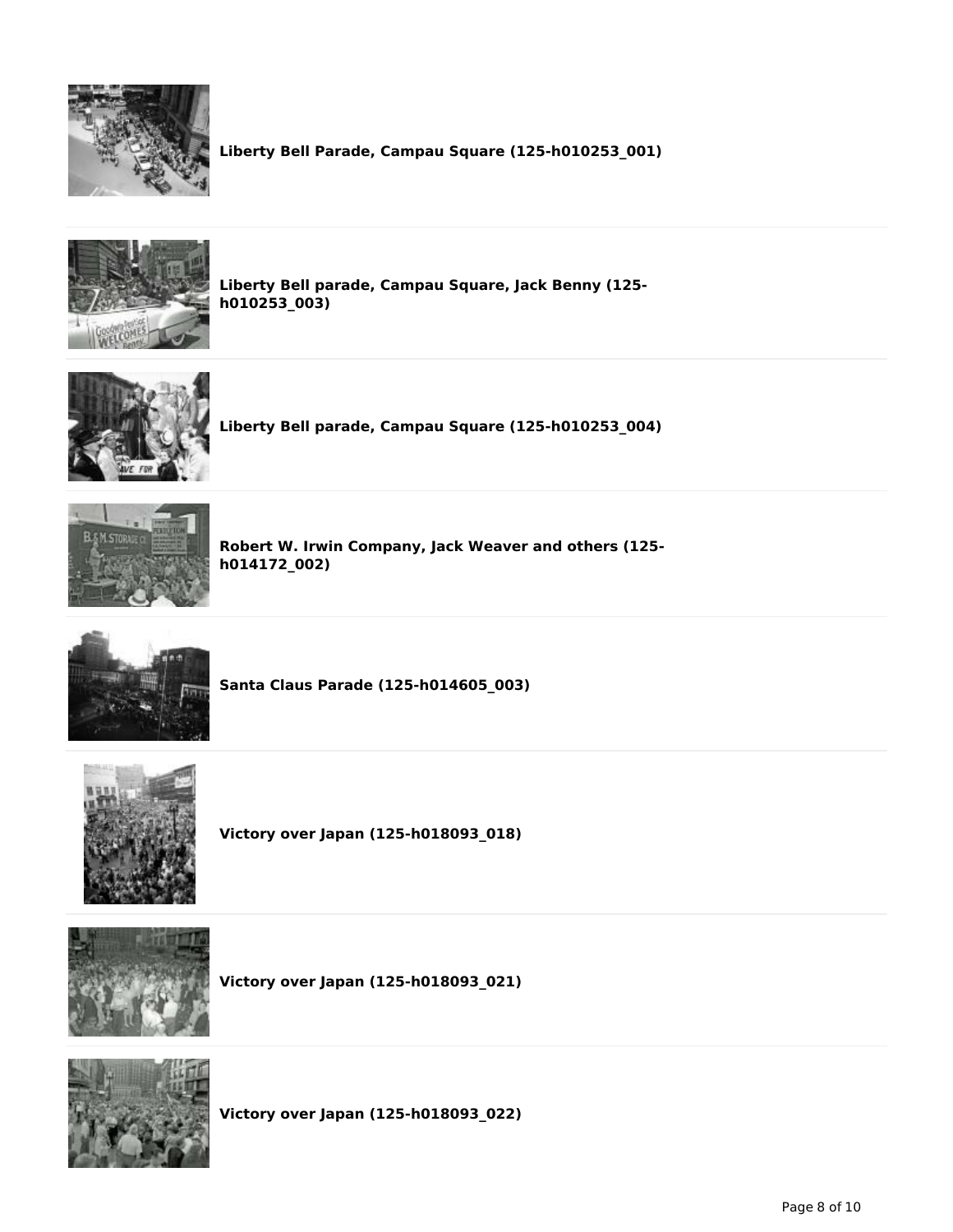

## **Cooking School, crowds (125-h020204\_002)**



**Crowd at Movie (125-o0938\_001)**



**Ramona Gardens (125-o0961\_001)**



**Home Appliance Store (125-o0965\_001)**



**Cooking Show (125-o1279\_001)**



**Farmer's Day (125-o2109\_001)**



**Farmer's Day (125-o2109\_002)**



**Fisher-Drummond meeting at Moose Temple (125 o2115\_001)**